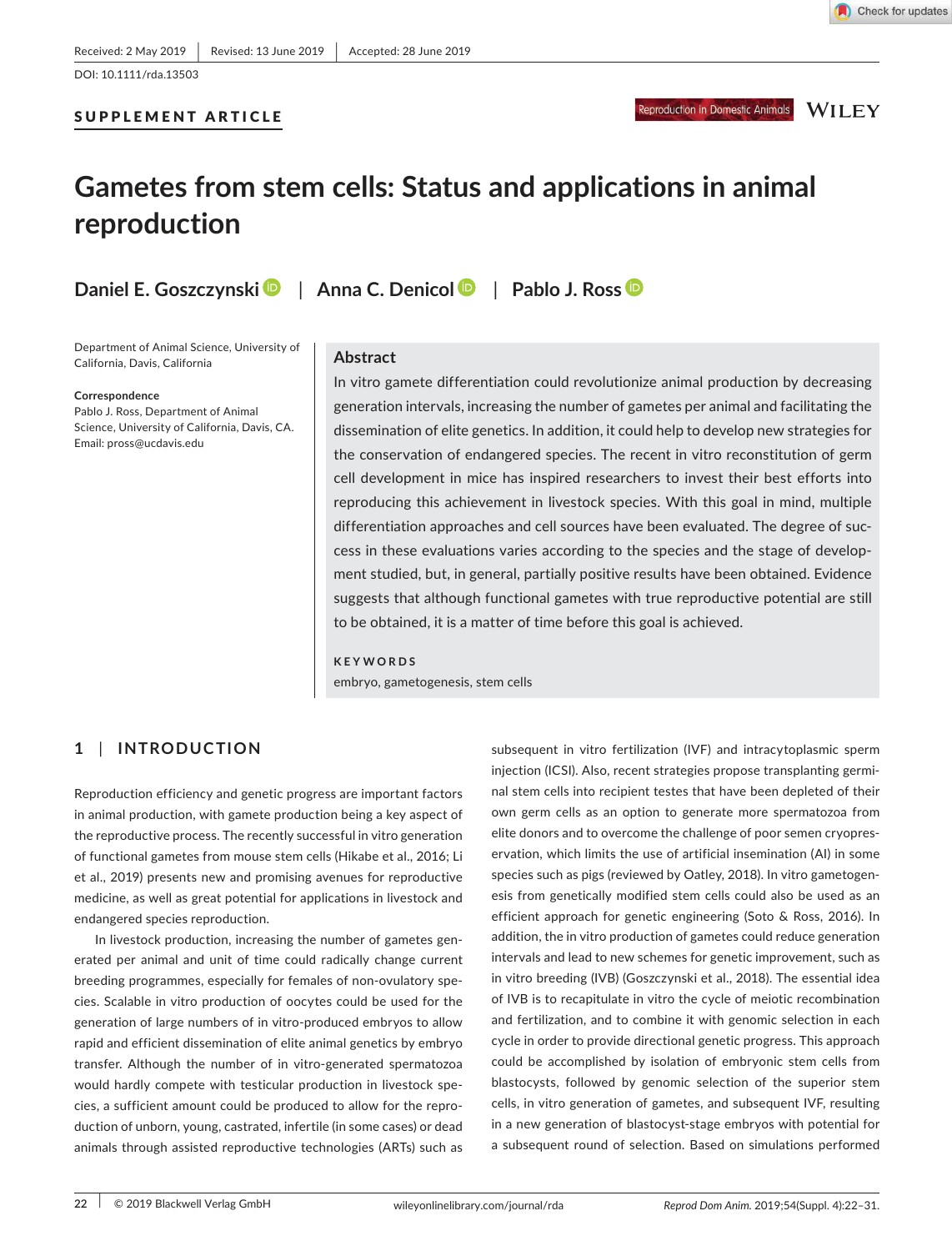**<sup>|</sup>** GOSZCZYNSKI et al. **23**

by Goszczynski et al. (2018), this scheme could lead to genetic im‐ provement 10 times faster than current breeding strategies, which are based on the intensive use of genomic selection and assisted re‐ productive technologies.

In vitro gamete generation could also play a critical role in the conservation of rare or endangered species. Perhaps the most im‐ portant problem in captive breeding programmes is the limited number of individuals, which results in small gene pools and un‐ sustainable populations. This is often accompanied by early death, inability to easily transport animals between facilities, and incompatibility between mates. In vitro‐generated gametes could be easily stored and used for assisted reproduction, helping overcome some of these issues. In non‐domestic species, semen is typically collected by electroejaculation. This method causes muscle damage and stress to the animals, requiring the use of anaesthesia, which can compro‐ mise the health of the animal and alter the quality of the ejaculate (Durrant, 2009). Semen collection can also be dangerous when working with wild carnivores. In these cases, in vitro spermatogene‐ sis would constitute an alternative approach.

Although AI is the most common ART used in wild species, it is inefficient in species that produce few spermatozoa per ejaculate, such as felids (Swanson et al., 2003), and requires multiple ejaculates per insemination, especially when using frozen semen. In vitro spermatogenesis and the subsequent implementation of ICSI or IVF, which make more efficient use of spermatozoa, could solve these issues. A second limitation of AI is that it prevents the transmission of female genetics when females have a compromised uterine en‐ vironment, which is common in zoo species kept in non‐breeding conditions for prolonged periods, such as canids, elephants, white rhinoceros, Seba's bats, wildebeest, stingrays and some felid species (Penfold, Powell, Traylor‐Holzer, & Asa, 2014). This problem could be overcome by using IVF or ICSI with donor oocytes from com‐ promised females and transferring embryos into healthy females, although the number of oocytes isolated from endangered species is always a limiting factor (Herrick, 2019). The in vitro production of oocytes could constitute a fundamental tool to improve these pro‐ cesses and develop more efficient protocols.

In this manuscript, we review the current state of techniques with potential for in vitro production of gametes from stem cells, with a focus on domesticated mammalian livestock species when appropriate.

## **2** | **STEM CELL S WITH POTENTIAL FOR GAMETE GENERATION**

Stem cells are classified according to their origin and differentiation potential. Embryonic stem cells (ESCs) are derived from the inner cell mass (ICM) of pre‐implantation embryos and can differentiate into any cell type of the body, including the germline (Evans & Kaufman, 1981). Thus, they are considered pluripotent stem cells (PSCs). This quality also applies to induced pluripotent stem cells (iPSCs), which are produced by de-differentiation of adult somatic cells by

overexpression of pluripotency factors (Takahashi & Yamanaka, 2006). PSCs have a clear potential to generate germ cells as dem‐ onstrated by their capacity to contribute to germline chimeras after transplantation into blastocyst‐stage embryos (Takahashi & Yamanaka, 2006). Recently, stem cells with enriched molecular sig‐ natures of blastomeres and developmental potency for all embry‐ onic and extra‐embryonic cell lineages, namely expanded potential stem cells (EPSCs), have been derived in mouse (Yang et al., 2017). These cells were derived from 8‐cell blastomeres by inhibiting the critical molecular pathways that predispose their differentiation.

Most of the other existing types of stem cells have a more re‐ stricted potential and are typically derived from adult tissues. Adult stem cells are typically fated to differentiate into one or a few spe‐ cialized cell types. Adult stem cells fated for germ cell development include spermatogonial stem cells (SSCs) (Tegelenbosch & de Rooij, 1993) and ovarian stem cells (OvSCs) (Johnson, Canning, Kaneko, Pru, & Tilly, 2004). In addition, other adult stem cells have shown some capacity for germline differentiation, including very small em‐ bryonic‐like stem cells (VSELs) (Havens et al., 2014) and multipotent stromal cells (MSCs) (Cortes et al., 2013). Although foetal and adult sources of stem cells could provide gametes from valuable and well‐ characterized individuals, embryonic sources offer an outstandingly larger reduction in the generation interval.

## **3** | **PLURIPOTENT STEM CELLS**

Until recently, most of our knowledge about ESCs was derived ex‐ clusively from research in mice, rhesus monkeys and humans: spe‐ cies in which ESCs were firstly established (Evans & Kaufman, 1981; Thomson et al., 1998, 1995). However, after decades of only partially positive results due to a high tendency for spontaneous differentia‐ tion and cell death, efficient ESC derivation has finally been reported in cattle (Bogliotti et al., 2018). Bovine ESCs are cultured in TeSR1 base medium without TGFβ1, supplemented with basic fibroblast growth factor (bFGF) and WNT antagonist IWR1. Under these con‐ ditions, bovine ESCs are pluripotent, as shown by their capacity to form teratomas, and present long-term proliferative capacity with stable morphology, transcriptome, karyotype, population‐doubling time and epigenetic characteristics.

In pigs, previous attempts to derive ESCs from ICMs and epiblasts in naïve or primed ESC culture conditions typically resulted in cells with limited capabilities for long‐term survival and/or teratoma formation (reviewed by Ezashi, Yuan, & Roberts, 2016). However, the recently discovered enhanced pluripotency conditions were successfully optimized to support stable culture of pig blastocystderived EPSCs that express key pluripotency genes, are genetically stable, permit genome editing and differentiate to derivatives of the three germ layers in teratomas and chimeras (Gao et al., 2019).

Sheep ES‐like cells with some signs of pluripotency and medium‐ term proliferation but no teratoma formation or chimera contribu‐ tion have been reported (Zhao et al., 2011). In horse, attempts to derive ESCs have resulted in cells with either unproven or deficient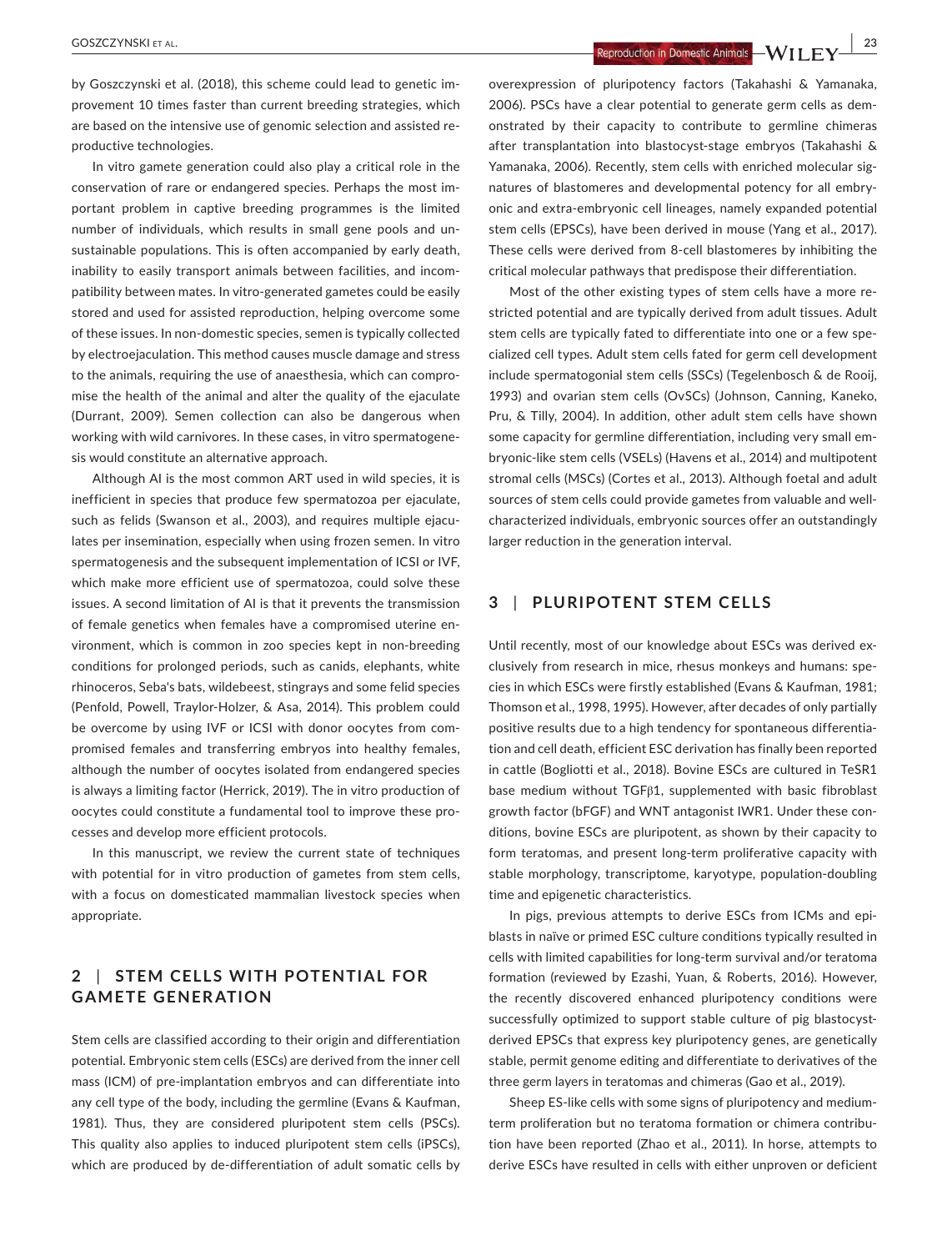**24 WII FY** Reproduction in Domestic Animals **All and Separate Animals COSZCZYNSKI ET AL.** 

potential for in vivo pluripotency (reviewed by Paterson, Kafarnik, & Guest, 2018). In small companion species, cat embryonic cells have shown very limited proliferation (reviewed by Paterson et al., 2018), while dog ESCs with high proliferative ability and proven potential for in vitro and in vivo pluripotency have been in use since 2009 (Vaags et al., 2009). While not all of the reports demonstrate all the features that define true ESCs, the number of partially positive re‐ sults seems to indicate that ESCs from multiple species of domestic animals could possibly be established in the near future.

On the other hand, iPSCs are equivalent to ESCs in multiple as‐ pects, including morphology, growth, gene expression, teratoma for‐ mation and contribution to germline chimeras. Lines of iPSCs have been reported for a number of livestock species, including cattle, pig, sheep, horse, goat, dog and some endangered species includ‐ ing drill monkeys, white rhinoceros, orangutan and snow leopard (Baird, Barsby, & Guest, 2015; Breton et al., 2013; Chu et al., 2015; Friedrich Ben‐Nun et al., 2011; Fujishiro et al., 2013; Han et al., 2011; Hildebrandt et al., 2018; Nagy et al., 2011; Ramaswamy et al., 2015; Sartori et al., 2012). In general, reprogramming factors were delivered into embryonic or foetal fibroblasts by viral vectors, and plu‐ ripotency was determined by formation of teratomas. Of note, while human and mouse iPSCs can be weaned off of pluripotency factors, livestock iPSCs tend to require persistent expression of reprogram‐ ming factors in order to maintain pluripotency (Hall et al., 2012), in‐ dicating partial reprogramming or suboptimal culture conditions for maintaining the pluripotent state. This particular deficiency was ex‐ ploited by Gao et al. (2019), to optimize EPSC conditions for pig cells. Using an inducible reprogramming system, they could discontinue the expression of the reprogramming factor and screen culture com‐ ponents for their capacity to maintain pluripotency in the absence of such expression generating reprogramming factor-independent pig iPSCs (Gao et al., 2019).

#### **4** | **SPERMATOGONIAL STEM CELLS**

Sperm production in adult testes relies on the continuous activity of SSCs: unipotent stem cells that can be maintained throughout adult life. A remarkable feature of these cells is their ability to form colonies with continuous generation of sperm after isolation from one testis and transplantation into another one. Mouse SSCs can be cultured in vitro, resume sperm production and restore fertility in germline-depleted males upon transplantation into seminiferous tubules (Kanatsu‐Shinohara et al., 2003; Nagano, Ryu, Brinster, Avarbock, & Brinster, 2003). Isolation and long‐term culture of SSCs have been reported in rabbits, rats, hamsters and cattle, although their potential for in vivo spermatogenesis is yet to be proven (re‐ viewed by Oatley, 2018). This is partly due to the lack of appropri‐ ate models for transplantation and low number of SSCs obtained (Zheng et al., 2014). Isolation of SSCs from testis has been reported using four techniques: differential plating on laminin‐ or Datura stra‐ monium agglutinin (DSA)‐coated flasks, Percoll gradient isolation, magnetic‐activated cell sorting (MACS) and fluorescence‐activated

cell sorting (FACS) (Herrid, Davey, Hutton, Colditz, & Hill, 2009). In cattle, differential plating seems to produce better results (Herrid et al., 2009). Extended and efficient proliferation of SSC in culture has been achieved in mouse and human (Kanatsu-Shinohara et al., 2005; Sadri‐Ardekani et al., 2009). In most livestock species, only short-term culture has been reported (reviewed by Sahare, Suyatno, & Imai, 2018), with better results in cattle (Oatley, Kaucher, Yang, Waqas, & Oatley, 2016) and pigs (Zhang et al., 2017).

### **5** | **OVARIAN STEM CELLS**

Within the last 15 years, a fair amount of research has been done to evaluate the existence and gametogenic potential of germline stem cells within the adult mammalian ovary. These cells have been referred to as oogonial stem cells (Johnson et al., 2004) or female germline stem cells (FGSCs) (Zou et al., 2009), collectively called here ovarian stem cells (and thus abbreviated as OvSCs). These cells are not pluripotent stem cells like ESC, but rather seem unipotent, similar to SSC. Evidence that OvSCs are not pluripotent comes from studies in which OvSC failed to form teratomas in nude mice after 4-8 weeks following subcutaneous (SC) injection of  $1 \times 10^5$  cells (Zou et al., 2009) or after 6 weeks and 7 months following SC, in‐ tramuscular and testicular injection of  $1 \times 10^6$  cells (Pacchiarotti et al., 2010).

Evidence pointing to the gametogenic potential of OvSCs in vivo was first demonstrated in 2009 when putative FGSCs were isolated from neonatal and adult mouse ovaries using magnetic‐activated cell sorting (MACS) of cells labelled with an antibody against the C‐terminus of Dead (Asp‐Glu‐Ala‐Asp) box polypeptide 4 (DDX4). Isolated cells were cultured for over 68 (neonatal) and 25 (adult) passages and maintained morphological characteristics observed in freshly isolated cells, normal karyotype, high telomerase activity and expression of selected germ cell and stem cell markers at the transcrip and protein level. GFP‐expressing FGSCs were injected into the ovaries of infertile mice, generating GFP<sup>+</sup> offspring at approximately 27% efficiency from both neonatal and adult FGSCs (Zou et al., 2009). These offspring were fertile and produced GFP<sup>+</sup> F2 litters. This first comprehensive report was followed by others describing generation of offspring after transplantation of FGSC in mice and rats, including transfection of FGSC followed by ovarian transplan‐ tation for production of transgenic mice (Zhang et al., 2011) and rats (Zhou et al., 2014).

OvSCs isolated from adult ovaries using an antibody against the C-terminus of the DDX4 (or mouse Vasa homolog, MVH) have been reported to form human and mouse oocytes in vitro (White et al., 2012). Isolation of OvSCs based on DDX4 detection received great criticism since DDX4 is known to be a cytoplasmic protein found in germ cells. Localization of DDX4 to the membrane of the putative OvSCs has yet to be confirmed, and reports have been published that demonstrate that no germline cells can be isolated using such method (Zarate‐Garcia, Lane, Merriman, & Jones, 2016; Zhang et al., 2015). Despite criticisms, research groups worldwide continue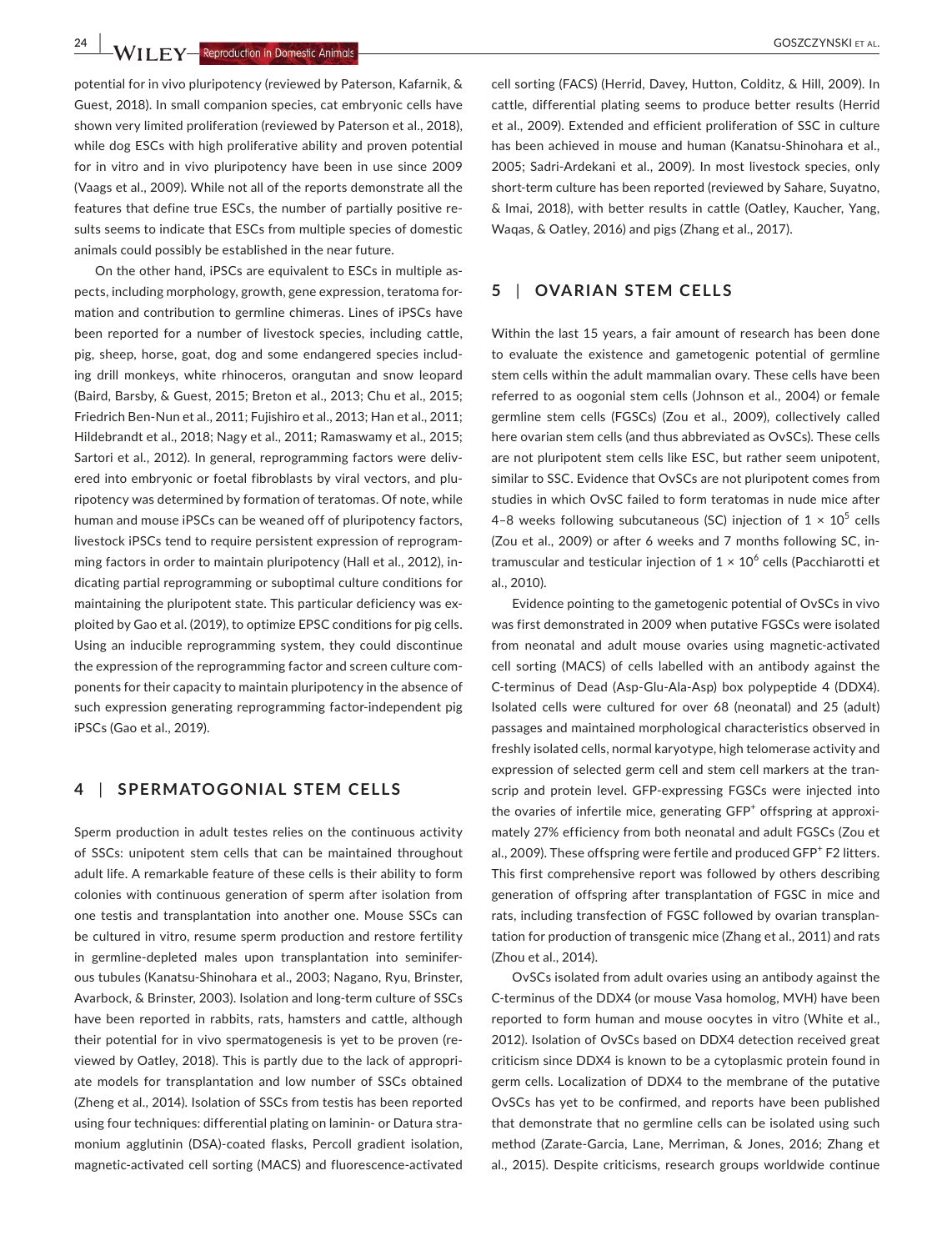**<sup>|</sup>** GOSZCZYNSKI et al. **25**

# **6** | **OTHER ADULT STEM CELLS**

VSELs represent an alternative type of stem cells that were ini‐ tially isolated from bone marrow and later from multiple tissues (Suszynska, Ratajczak, & Ratajczak, 2016). VSELs are thought to de‐ rive from PGCs lost during their foetal migration to the gonad. These cells remain quiescent in vivo but can be cultured in vitro. Similar to PGCs, VSELs have the ability to differentiate into the three germ lay‐ ers in vitro (Havens et al., 2014). Although their potential is still to be studied in livestock species, some evidence from mouse and human studies supports them as candidates for gamete generation with capacity to undergo oocyte‐specific (Sriraman, Bhartiya, Anand, & Bhutda, 2015) and sperm‐specific (Anand, Patel, & Bhartiya, 2015) differentiation.

MSCs can be easily isolated from multiple fetal and adult somatic tissues in different animal species, including bovine (Cortes et al., 2013), and propagated in culture. These cells have plasticity to dif‐ ferentiate into mesodermal tissue types. Given that PGCs derive from mesendoderm precursors (Kobayashi et al., 2017), the potential for MSC differentiation into gametes has been explored, with some preliminary positive results.

# **7** | **IN VITRO DIFFERENTIATION OF GAMETES FROM PLURIPOTENT STEM CELLS**

For in vitro gametogenesis, many of the developmental processes normally required for germ cell specification and differentiation must be recapitulated. Gamete precursors undergo a unique developmen‐ tal process for chromosomal number reduction: meiosis, which is tightly controlled and regulated. Furthermore, germ cell precursors undergo extensive epigenetic reprogramming and chromatin rear‐ rangement (Hajkova et al., 2002), required in part to ensure imprint‐ ing erasure and deposition of gamete‐specific marks. Gametes also represent some of the most highly differentiated cells, with sperm being the smallest cell in the body and the egg among the largest ones. Despite the high complexity of the gametogenic process, in vitro differentiation of PSCs into gametes with potential for fertiliza‐ tion and full‐term development has been successfully achieved in mice using ESCs and iPSCs (Hikabe et al., 2016; Li et al., 2019).

The first critical transition in gametogenesis is the formation of primordial germ cells (PGCs): the founder population of male and

female gametes. Many strategies have been evaluated to generate PGCs from PSCs in vitro. The first reports included spontaneous differentiation into embryoid bodies (Geijsen et al., 2004) and stim‐ ulation of epiblast stem cells (EpiSCs) with BMPs, but the efficiency of germ cell derivation was low (Hayashi & Surani, 2009). This ef‐ ficiency increased when PSCs were first differentiated into an in‐ termediate state referred to as EpiSC‐like cells (EpiLCs) and then to PGCs by stimulation with BMPs, leading to embryoid body forma‐ tion (Hayashi, Ohta, Kurimoto, Aramaki, & Saitou, 2011).

In humans, PGCLCs have been generated through a similar two‐step procedure: stem cells were converted into an intermedi‐ ate type of mesodermal‐like cells, which were then differentiated into PGCLCs by exposure to BMP4 (Irie et al., 2015; Kobayashi et al., 2017; Sasaki et al., 2015). Of note, the transcriptional profiles of the PGCLCs produced by both approaches were very similar to those of in vivo PGCs.

The differentiation approach used to generate PGCLCs from human EpiLCs served as template for the evaluation of a similar cul‐ ture system in pigs using iPSCs. The PGCLC identity was supported by the expression of PGC (BLIMP1, PRDM14, STELLA) and pluripotency markers (OCT4, SOX2), an epigenetic status similar to in vivo PGCs, and transcriptome and gene ontology analyses that revealed a gamete production scheme (Wang et al., 2016). Also, the recently developed pig EPSCs produced PGCLCs in vitro (Gao et al., 2019).

The potential of in vitro-generated PGCs to undergo spermatogenesis and oogenesis in vitro has been studied in mice and a few livestock species through different assays. In mouse, spermatogo‐ nial stem cell‐like cells (SSCLCs) have been derived from PGCLCs by co-culture with testicular somatic cells under retinoic acid (RA), BMP and activin A stimulation (Ishikura et al., 2016; Zhou et al., 2016). This procedure resulted in meiotic cells that gave rise to fertile off‐ spring after injection into oocytes. Recently, a completely defined system has been used to generate PGCLCs that differentiated into SSCLCs capable of restoring fertility in mouse testis, generate off‐ spring and generate haploid cells in vitro (Li et al., 2019).

In pigs, culture of PGCLCs under RA, glial cell line-derived neurotrophic factor and testosterone led to derivation of SSCLCs with evidence of in vitro meiosis. After xenotransplantation to immuno‐ deficient mouse testis, cells with morphological characteristics of gametes were observed (Wang et al., 2016). Similar approaches have been investigated in cattle (Malaver‐Ortega, Sumer, Jain, & Verma, 2016) and buffalo (Shah, Singla, Palta, Manik, & Chauhan, 2017).

The reconstitution of oogenesis from stem cells in mice has followed a similar co-culture strategy with ovarian foetal somatic cells (Hayashi et al., 2012), accompanied by the use of an estro‐ gen receptor antagonist (ICI182780) that prevented the formation of follicles with abnormal external layers and multiple oocytes (Hikabe et al., 2016; Morohaku et al., 2016). This approach resulted in secondary follicles that, after in vitro growth and maturation, produced MII oocytes. After fertilization, these oocytes gave rise to seemingly normal fertile pups. Lastly, new ESC lines were de‐ rived from blastocysts generated using these oocytes. In humans, culture of in vitro‐derived PGCLCs in xenogeneic reconstituted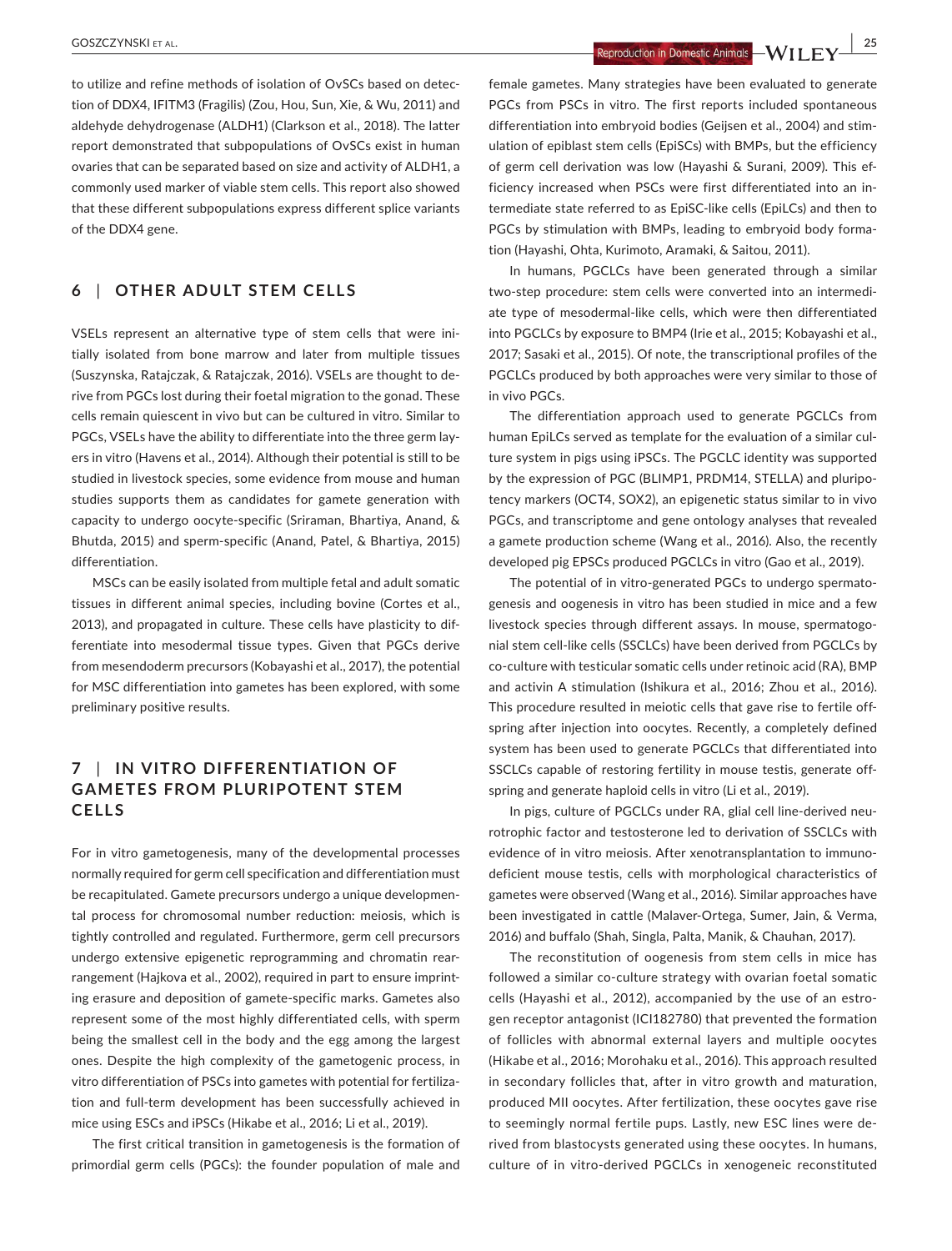

FIGURE 1 State of the science for in vitro gametogenesis in animal species. Symbols indicate the progress achieved in the different animal species to date

ovaries using foetal somatic mouse cells led to the generation of human oogonia‐like cells (Yamashiro et al., 2018), representing a critical step towards in vitro gametogenesis in humans. The degree of success achieved in the different animal species up to date is summarized in Figure 1.

# **8** | **IN VITRO SPERMATOGENESIS FROM ADULT SSCS**

In general, in vitro spermatogenesis from resident SSCs has been investigated by culturing testicular tissues (Isoler-Alcaraz, Fernández‐Pérez, Larriba, & Mazo, 2017; Nakamura et al., 2017). The successful induction of fertile sperm was reported for the first time in 2011 by culturing neonatal testis tissue under gas–liquid interphase with AlbuMAX, a purified albumin product (Sato et al., 2011). Since culture conditions must be optimized for each spe‐ cies, some groups are currently working on the chemical composi‐ tion of the medium to allow for a better control and adjustment (Sanjo et al., 2018). The culture of testicular tissue has led to the in vitro generation of sperm in cattle (Kim et al., 2015). In sheep, sperm‐like cells able to activate oocytes and produce blastocysts have been induced from testicular cells using melatonin (Deng et al., 2016), which has been shown to increase testosterone levels in testes and modify the morphology of spermatogenic cells

(Tsantarliotou, Kokolis, & Smokovitis, 2008). Similar differentia‐ tion results have been obtained from goat testicular cells (Deng et al., 2017). In pigs, post‐meiotic cells have been reported from cultures of testicular cells in  $\alpha$ -MEM + KSR supplemented with RA, BMP4, activin A, follicle‐stimulating hormone (FSH) and testoster‐ one (Zhao et al., 2018). In a recent study, testicular graft‐derived sperm were competent to fertilize rhesus macaque oocytes, lead‐ ing to pre‐implantation embryo development, pregnancy and the birth of a healthy female baby (Fayomi et al., 2019).

In humans, haploid spermatids with fertilizing and developmen‐ tal capacity have been derived from SSCs isolated from cryptorchid patients after treatment with RA and stem cell factor (Yang et al., 2014).

# **9** | **IN VITRO OOGENESIS FROM ADULT OVSCS**

OvSCs have been reported to spontaneously differentiate, at low rates, into oocyte‐like cells (large cells with or without a mem‐ brane resembling the zona pellucida) in culture. Oocyte‐like cells express specific oocyte and meiotic markers including NOBOX, GDF9, ZP1‐3, YBX2 and SCP3 (Pacchiarotti et al., 2010; Park, Woods, & Tilly, 2013; White et al., 2012). However, these cells are haploid based on analysis of DNA content (White et al., 2012) and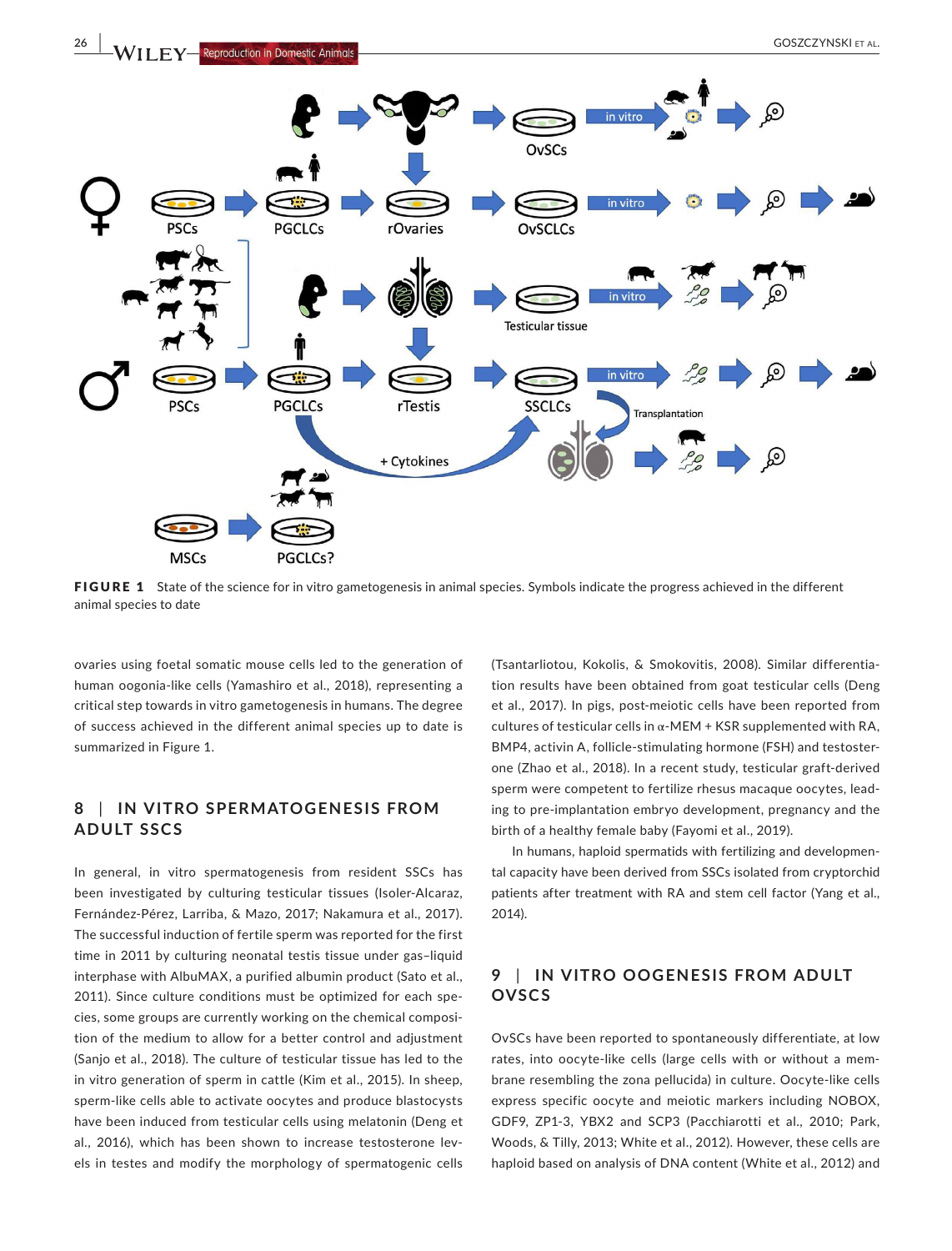chromosome copies (Silvestris et al., 2018), suggesting that the absence of the follicular environment, or perhaps other factors re‐ lated to isolation and culture, may result in progression of meiosis beyond the physiological metaphase II arrest, likely rendering the resulting cell incapable of further development. Multistep culture systems have been designed to evaluate the gametogenic potential of OvSCs in vitro. In one study, rat OvSCs were cultured in a monolayer of mitomycin-treated granulosa cells in medium supplemented with BMP4 and RA, followed by addition of ovarian somatic cell suspension and reproductive hormones. This culture system resulted in development of round cells of 30–35 µm of di‐ ameter after 25 days (Zhou et al., 2014). A second study evaluated the in vitro differentiation potential of human OvSCs co‐cultured with mouse granulosa cells in a 3‐step system: in step 1, cells were cultured for 3 days in medium containing bFGF and RA; in step 2, cells were cultured for 6 days in medium containing bFGF, EGF, insulin, transferrin, PMSG and hCG; and in step 3, cells were cultured for 3 days in medium containing oestradiol, progesterone and human follicular fluid. This culture system resulted in devel‐ opment of large round cells resembling GV‐stage oocytes and of diameter ranging from 40 to 100 µm (Ding et al., 2016). Most re‐ cently, Clarkson et al. (2018) observed development of putative follicular structures after culture of aggregates of DDX4‐positive cells with human foetal ovarian tissue for 10 days. To our knowl‐ edge, this was the first controlled study to report development of putative follicular structures containing OvSCs. Despite these promising results, no attempt to fertilize oocyte‐like cells has been reported in any study to date. Perhaps the first and critical step to obtain a viable oocyte would be to trigger the meiotic programme of putative OvSCs while providing an environment that resembles the foetal ovarian cortex in a cellular, architectural and humoral context to recapitulate follicle formation.

# **10** | **IN VITRO GAMETOGENESIS FROM OTHER ADULT STEM CELLS**

In vitro differentiation of VSELs into germline cells has been investigated in human and mouse. Male germ‐like cells expressing GFRA, VASA and DAZL have been generated in mouse by culture of VSELs in Sertoli cell conditioned medium supplemented with FSH (Shaikh, Anand, Kapoor, Ganguly, & Bhartiya, 2017). On the other hand, oocyte‐like structures have been generated in culture with FSH (Sriraman et al., 2015), RA and follicular fluid (Esmaeilian, Atalay, & Erdemli, 2017); however, their functional competence has not been demonstrated.

Given the ease of isolation and culture of MSCs, several groups have investigated their potential for germline differentia‐ tion. In mouse, transplantation of PGCLCs differentiated in vitro from MSCs into germline‐depleted testes resulted in morpholog‐ ically correct gametes, although their functionality was unproven (Nayernia et al., 2006). Expression of germ cell markers upon in vitro differentiation of MSCs isolated from different tissues of

Sedighi‐Gilani, & Eslaminejad, 2014), goat (Zhang et al., 2019) and cattle (Cortez et al., 2018), has been reported. In sheep, the use of RA and TGFβ1 as differentiation factors in MSC cultures from bone marrow has led to the generation of germ-like cells that were unable to differentiate after transplantation into tes‐ tes (Ghasemzadeh‐Hasankolaei, Eslaminejad, & Sedighi‐Gilani, 2016). In cattle, MSCs isolated from foetal bone marrow have shown potential for generation of early germ cells under culture with BMP4, TGFβ1 and RA (Cortez et al., 2018). However, results were only partially positive since no expression was detected for VASA, STELLA, FRAGILIS, STRA8 or PIWIL2. A recent study has shown that co-culture with Sertoli cells from bull's testis might play an important role in the differentiation of bovine MSCs into germ cells (Segunda et al., 2019), upregulating the expres‐ sion of DAZL, PIWIL2 and SCP3 compared to monocultures. In goats, male PGCLCs have been obtained by transfection of STRA8, BOULE and DAZL into bone MSCs (Zhang et al., 2019). After transfection, a small population of cells differentiated into PGCLCs with potential to enter meiosis. The PGC identity of these cells was supported by the expression of germ cell markers and decreased methylation at the H19 gene. While MSCs have shown some potential for in vitro germ cell differentiation, no mature gametes have yet been obtained from MSCs. Although the in vivo potential of MSCs to generate gametes has been suggested (Nayernia et al., 2006), further evidence will be required to establish these cell types as sources for in vitro gametogenesis in livestock species.

## **11** | **CONCLUDING REMARKS**

Multiple stem cell sources and methodologies have been evaluated for the in vitro differentiation of germ cells, but ESCs and iPSCs have undoubtedly been the most studied. In terms of genetic improve‐ ment acceleration, ESCs constitute the best candidate since they offer the largest reduction of generation intervals. Furthermore, these cells have already been deeply characterized, cultured and shown to differentiate into germ cells with developmental capacity. However, other sources of stem cells are still important since they could provide means to generate gametes destined for therapies or germplasm conservation. Besides, alternative stem cell sources could help to unveil and clarify the mechanisms operating within specific stages of germ cell development.

Although partially positive results have been reported for the in vitro generation of germ cells in a number of mammalian livestock species, currently mice remain the only species for which germ cell development has been fully reconstituted in vitro. It is expected that equivalent technologies will be developed for other animal species in the near future. It is only a matter of time until in vitro gametogenesis becomes accessible for use in reproductive medicine, endangered species conservation and genetic improve‐ ment of livestock.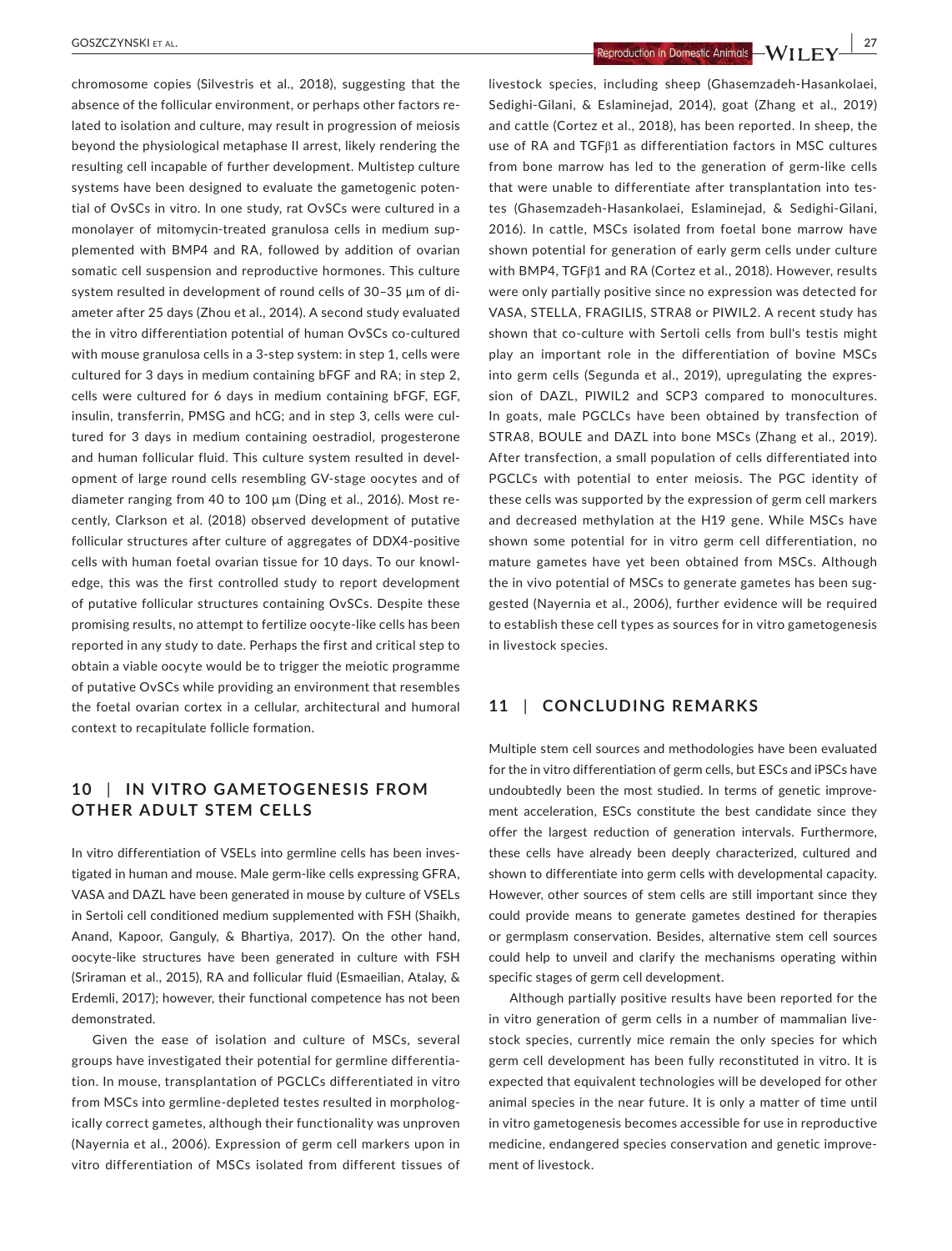#### **ACKNOWLEDGEMENTS**

We thank Michelle Halstead for her constructive criticism on the manuscript. We apologize to authors whose primary references could not be cited due to space limitations.

#### **CONFLICTS OF INTEREST**

The authors declare no conflicts of interest.

#### **AUTHORSHIP STATEMENT**

All authors wrote the review paper.

#### **DATA SHARING**

Data sharing is not applicable to this article as no new data were created nor analyzed in this study.

#### **ORCID**

*Daniel E. Goszczynski* https://orcid.org/0000‐0002‐1419‐6353 *Anna C. Denicol* https://orcid.org/0000‐0003‐2528‐4874 Pablo J. Ross<sup>1</sup> https://orcid.org/0000-0002-3972-3754

#### **REFERENCES**

- Anand, S., Patel, H., & Bhartiya, D. (2015). Chemoablated mouse sem‐ iniferous tubular cells enriched for very small embryonic‐like stem cells undergo spontaneous spermatogenesis in vitro. *Reproductive*  Biology and Endocrinology, 13, 33. https://doi.org/10.1186/ s12958‐015‐0031‐2
- Baird, A. E. G., Barsby, T., & Guest, D. J. (2015). Derivation of canine induced pluripotent stem cells. *Reproduction in Domestic Animals*, *50*, 669–676. https ://doi.org/10.1111/rda.12562
- Bogliotti, Y. S., Wu, J., Vilarino, M., Okamura, D., Soto, D. A., Zhong, C., … Ross, P. J. (2018). Efficient derivation of stable primed pluripo‐ tent embryonic stem cells from bovine blastocysts. *Proceedings of the National Academy of Sciences of the United States of America*, *115*, 2090–2095. https ://doi.org/10.1073/pnas.17161 61115
- Breton, A., Sharma, R., Diaz, A. C., Parham, A. G., Graham, A., Neil, C., … Donadeu, F. X. (2013). Derivation and characterization of induced pluripotent stem cells from equine fibroblasts. *Stem Cells and Development*, *22*, 611–621. https ://doi.org/10.1089/ scd.2012.0052
- Chu, Z., Niu, B., Zhu, H., He, X., Bai, C., Li, G., & Hua, J. (2015). PRMT5 en‐ hances generation of induced pluripotent stem cells from dairy goat embryonic fibroblasts via down‐regulation of p53. *Cell Proliferation*, *48*, 29–38. https ://doi.org/10.1111/cpr.12150
- Clarkson, Y. L., McLaughlin, M., Waterfall, M., Dunlop, C. E., Skehel, P. A., Anderson, R. A., & Telfer, E. E. (2018). Initial characterisation of adult human ovarian cell populations isolated by DDX4 expression and al‐ dehyde dehydrogenase activity. *Scientific Reports*, *8*, 6953. https :// doi.org/10.1038/s41598‐018‐25116‐1
- Cortes, Y., Ojeda, M., Araya, D., Dueñas, F., Fernández, M. S., & Peralta, O. A. (2013). Isolation and multilineage differentiation of bone marrow mesenchymal stem cells from abattoir‐derived bovine fetuses. *BMC Veterinary Research*, *9*, 133. https ://doi.org/10.1186/1746‐6148‐9‐133
- Cortez, J., Bahamonde, J., De los Reyes, M., Palomino, J., Torres, C. G., & Peralta, O. A. (2018). In vitro differentiation of bovine bone marrow‐ derived mesenchymal stem cells into male germ cells by exposure to exogenous bioactive factors. *Reproduction in Domestic Animals*, *53*, 700–709. https ://doi.org/10.1111/rda.13160
- Deng, S. L., Chen, S. R., Wang, Z. P., Zhang, Y., Tang, J. X., Li, J., … Liu, Y. X. (2016). Melatonin promotes development of haploid germ cells from early developing spermatogenic cells of Suffolk sheep under in vitro condition. *Journal of Pineal Research, 60, 435-447*, https://doi. org/10.1111/jpi.12327
- Deng, S., Wang, X., Wang, Z., Chen, S., Wang, Y., Hao, X., … Liu, Y. (2017). In vitro production of functional haploid sperm cells from male germ cells of Saanen dairy goat. *Theriogenology*, *90*, 120–128. https ://doi. org/10.1016/j.theriogenology.2016.12.002
- Ding, X., Liu, G., Xu, B., Wu, C., Hui, N., Ni, X., … Wu, J. (2016). Human GV oocytes generated by mitotically active germ cells obtained from follicular aspirates. Scientific Reports, 6, 28218. https://doi. org/10.1038/srep28218
- Durrant, B. S. (2009). The importance and potential of artificial insemi‐ nation in CANDES (companion animals, non‐domestic, endangered species). *Theriogenology*, *71*, 113–122. https ://doi.org/10.1016/j. theriogenology.2008.09.004
- Esmaeilian, Y., Atalay, A., & Erdemli, E. (2017). Putative germline and plu‐ ripotent stem cells in adult mouse ovary and their in vitro differentia‐ tion potential into oocyte‐like and somatic cells. *Zygote*, *25*, 358–375. https ://doi.org/10.1017/S0967 19941 7000235
- Evans, M. J., & Kaufman, M. H. (1981). Establishment in culture of plu‐ ripotential cells from mouse embryos. *Nature*, *292*, 154–156. https :// doi.org/10.1038/292154a0
- Ezashi, T., Yuan, Y., & Roberts, R. M. (2016). Pluripotent stem cells from domesticated mammals. *Annual Review of Animal Biosciences*, *4*, 223– 253. https://doi.org/10.1146/annurev-animal-021815-111202
- Fayomi, A. P., Peters, K., Sukhwani, M., Valli‐Pulaski, H., Shetty, G., Meistrich, M. L., … Orwig, K. E. (2019). Autologous grafting of cryopreserved prepubertal rhesus testis produces sperm and off‐ spring. *Science*, *363*, 1314–1319. https ://doi.org/10.1126/scien ce.aav2914
- Friedrich Ben‐Nun, I., Montague, S. C., Houck, M. L., Tran, H. T., Garitaonandia, I., Leonardo, T. R., … Loring, J. F. (2011). Induced plu‐ ripotent stem cells from highly endangered species. *Nature Methods*, *8*, 829–831. https ://doi.org/10.1038/nmeth.1706
- Fujishiro, S., Nakano, K., Mizukami, Y., Azami, T., Arai, Y., Matsunari, H., … Hanazono, Y. (2013). Generation of naive‐like porcine‐induced plu‐ ripotent stem cells capable of contributing to embryonic and fetal development. *Stem Cells and Development*, *22*, 473–482. https ://doi. org/10.1089/scd.2012.0173
- Gao, X., Nowak‐Imialek, M., Chen, X., Chen, D., Herrmann, D., Ruan, D., … Liu, P. (2019). Establishment of porcine and human expanded poten‐ tial stem cells. *Nature Cell Biology*, *21*, 687. https ://doi.org/10.1038/ s41556‐019‐0333‐2
- Geijsen, N., Horoschak, M., Kim, K., Gribnau, J., Eggan, K., & Daley, G. Q. (2004). Derivation of embryonic germ cells and male gametes from embryonic stem cells. *Nature*, *427*, 148–154. https ://doi. org/10.1038/nature02247
- Ghasemzadeh‐Hasankolaei, M., Eslaminejad, M. B., & Sedighi‐Gilani, M. (2016). Derivation of male germ cells from ram bone marrow mesenchymal stem cells by three different methods and evaluation of their fate after transplantation into the testis. *In Vitro Cellular & Developmental Biology – Animal*, *52*, 49–61. https ://doi.org/10.1007/ s11626‐015‐9945‐4
- Ghasemzadeh‐Hasankolaei, M., Sedighi‐Gilani, M. A., & Eslaminejad, M. B. (2014). Induction of ram bone marrow mesenchymal stem cells into germ cell lineage using transforming growth factor‐β superfam‐ ily growth factors. *Reproduction in Domestic Animals*, *49*, 588–598. https ://doi.org/10.1111/rda.12327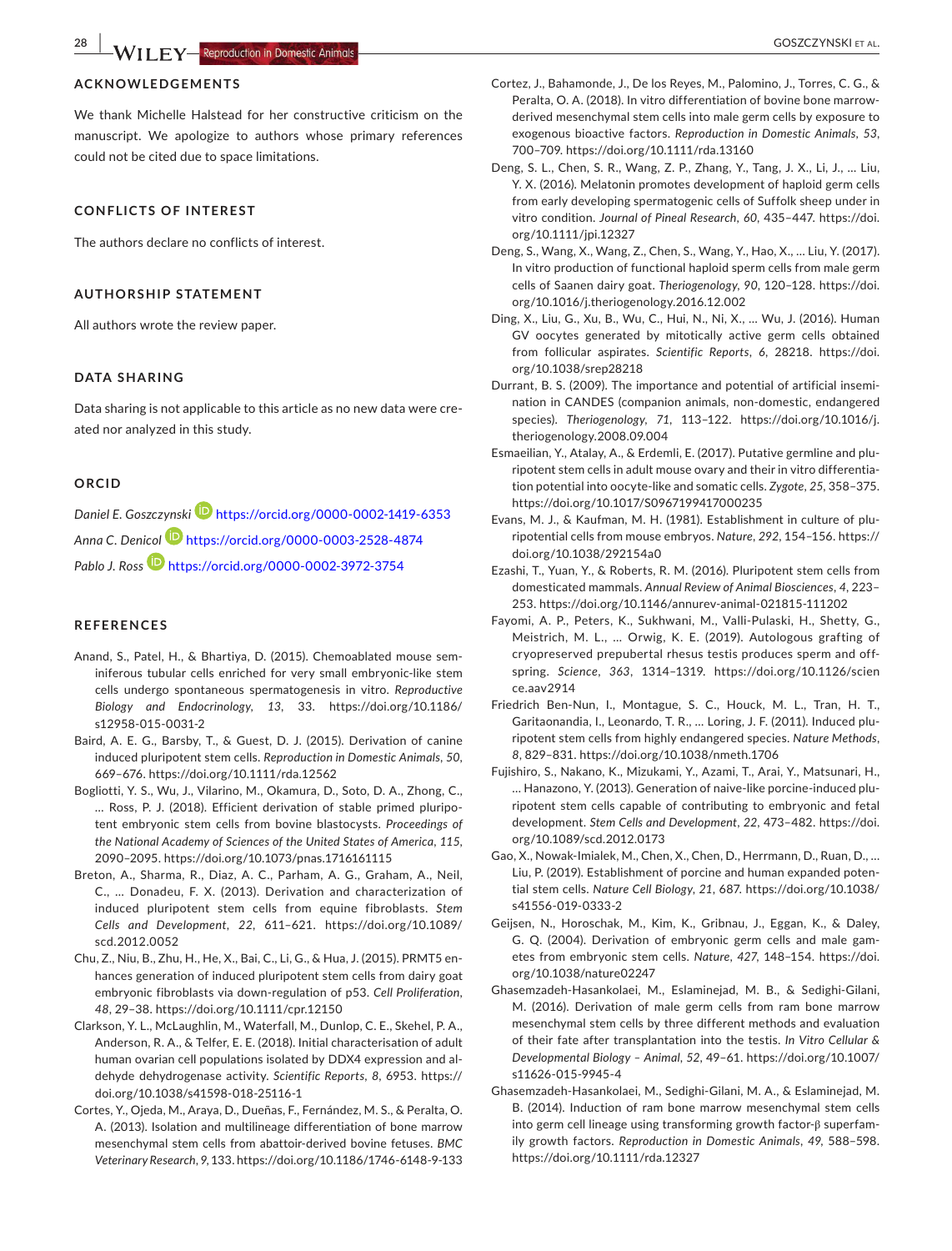**<sup>|</sup>** GOSZCZYNSKI et al. **29**

- Goszczynski, D. E., Cheng, H., Demyda‐Peyrás, S., Medrano, J. F., Wu, J., & Ross, P. J. (2018). In vitro breeding: Application of embryonic stem cells to animal production. *Biology of Reproduction*, *100*, 885–895. https://doi.org/10.1093/biolre/iov256
- Hajkova, P., Erhardt, S., Lane, N., Haaf, T., El‐Maarri, O., Reik, W., … Surani, M. A. (2002). Epigenetic reprogramming in mouse primor‐ dial germ cells. *Mechanisms of Development*, *117*, 15–23. https ://doi. org/10.1016/S0925‐4773(02)00181‐8
- Hall, V. J., Kristensen, M., Rasmussen, M. A., Ujhelly, O., Dinnyés, A., & Hyttel, P. (2012). Temporal repression of endogenous pluripotency genes during reprogramming of porcine induced pluripotent stem cells. *Cell. Reprogramming*, *14*, 204–216. https ://doi.org/10.1089/ cell.2011.0089
- Han, X., Han, J., Ding, F., Cao, S., Lim, S. S., Dai, Y., … Li, N. (2011). Generation of induced pluripotent stem cells from bovine em‐ bryonic fibroblast cells. Cell Research, 21, 1509-1512. https://doi. org/10.1038/cr.2011.125
- Havens, A. M., Sun, H., Shiozawa, Y., Jung, Y., Wang, J., Mishra, A., … Taichman, R. S. (2014). Human and murine very small embryonic‐like cells represent multipotent tissue progenitors, in vitro and in vivo. *Stem Cells and Development*, *23*, 689–701. https ://doi.org/10.1089/ scd.2013.0362
- Hayashi, K., Ogushi, S., Kurimoto, K., Shimamoto, S., Ohta, H., & Saitou, M. (2012). Offspring from oocytes derived from in vitro primor‐ dial germ cell‐like cells in mice. *Science*, *338*, 971–975. https ://doi. org/10.1126/science.1226889
- Hayashi, K., Ohta, H., Kurimoto, K., Aramaki, S., & Saitou, M. (2011). Reconstitution of the mouse germ cell specification pathway in culture by pluripotent stem cells. Cell, 146, 519-532. https://doi. org/10.1016/j.cell.2011.06.052
- Hayashi, K., & Surani, M. A. (2009). Self‐renewing epiblast stem cells ex‐ hibit continual delineation of germ cells with epigenetic reprogramming in vitro. *Development*, *136*, 3549–3556. https ://doi.org/10.1242/ dev.037747
- Herrick, J. R. (2019). Assisted reproductive technologies for endangered species conservation: Developing sophisticated protocols with limited access to animals with unique reproductive mechanisms. *Biology of Reproduction*, *100*, 1158–1170. https ://doi.org/10.1093/biolr e/ioz025
- Herrid, M., Davey, R. J., Hutton, K., Colditz, I. G., & Hill, J. R. (2009). A comparison of methods for preparing enriched populations of bo‐ vine spermatogonia. *Reproduction, Fertility, and Development*, *21*, 393–399. https ://doi.org/10.1071/RD08129
- Hikabe, O., Hamazaki, N., Nagamatsu, G., Obata, Y., Hirao, Y., Hamada, N., … Hayashi, K. (2016). Reconstitution in vitro of the entire cycle of the mouse female germ line. *Nature*, *539*, 299–303. https ://doi. org/10.1038/nature20104
- Hildebrandt, T. B., Hermes, R., Colleoni, S., Diecke, S., Holtze, S., Renfree, M. B., … Galli, C. (2018). Embryos and embryonic stem cells from the white rhinoceros. Nature Communications, 9, 2589. https://doi. org/10.1038/s41467‐018‐04959‐2
- Irie, N., Weinberger, L., Tang, W. W. C., Kobayashi, T., Viukov, S., Manor, Y. S., … Surani, M. A. (2015). SOX17 is a critical specifier of human pri‐ mordial germ cell fate. *Cell*, *160*, 253–268. https ://doi.org/10.1016/j. cell.2014.12.013
- Ishikura, Y., Yabuta, Y., Ohta, H., Hayashi, K., Nakamura, T., Okamoto, I., … Saitou, M. (2016). In vitro derivation and propagation of spermatogonial stem cell activity from mouse pluripotent stem cells. *Cell Reports*, *17*, 2789–2804. https ://doi.org/10.1016/j.celrep.2016.11.026
- Isoler‐Alcaraz, J., Fernández‐Pérez, D., Larriba, E., & del Mazo, J. (2017). Cellular and molecular characterization of gametogenic progression in ex vivo cultured prepuberal mouse testes. *Reproductive Biology and Endocrinology*, *15*, 85. https ://doi.org/10.1186/s12958‐017‐0305‐y
- Johnson, J., Canning, J., Kaneko, T., Pru, J. K., & Tilly, J. L. (2004). Germline stem cells and follicular renewal in the postnatal mammalian ovary. *Nature*, *428*, 145. https ://doi.org/10.1038/natur e02316
- Kanatsu‐Shinohara, M., Ogonuki, N., Inoue, K., Miki, H., Ogura, A., Toyokuni, S., & Shinohara, T. (2003). Long‐term proliferation in cul‐ ture and germline transmission of mouse male germline stem cells. *Biology of Reproduction*, *69*, 612–616. https ://doi.org/10.1095/biolr eprod.103.017012
- Kanatsu‐Shinohara, M., Ogonuki, N., Iwano, T., Lee, J., Kazuki, Y., Inoue, K., … Shinohara, T. (2005). Genetic and epigenetic proper‐ ties of mouse male germline stem cells during long‐term culture. *Development*, *132*, 4155–4163. https ://doi.org/10.1242/dev.02004
- Kim, K.‐J., Kim, B.‐G., Kim, Y.‐H., Lee, Y.‐A., Kim, B.‐J., Jung, S.‐E., … Ryu, B.‐Y. (2015). In vitro spermatogenesis using bovine testis tissue cul‐ ture techniques. *Tissue Engineering and Regenerative Medicine*, *12*, 314–323. https ://doi.org/10.1007/s13770‐015‐0045‐z
- Kobayashi, T., Zhang, H., Tang, W. W. C., Irie, N., Withey, S., Klisch, D., … Surani, M. A. (2017). Principles of early human development and germ cell program from conserved model systems. *Nature*, *546*, 416– 420. https://doi.org/10.1038/nature22812
- Li, N., Ma, W., Shen, Q., Zhang, M., Du, Z., Wu, C., … Hua, J. (2019). Reconstitution of male germline cell specification from mouse em‐ bryonic stem cells using defined factors in vitro. *Cell Death and Differentiation*, *1*, https ://doi.org/10.1038/s41418‐019‐0280‐2
- Malaver‐Ortega, L. F., Sumer, H., Jain, K., & Verma, P. J. (2016). Bone morphogenetic protein 4 and retinoic acid trigger bovine VASA homolog expression in differentiating bovine induced pluripotent stem cells. *Molecular Reproduction and Development*, *83*, 149–161. https :// doi.org/10.1002/mrd.22607
- Morohaku, K., Tanimoto, R., Sasaki, K., Kawahara‐Miki, R., Kono, T., Hayashi, K., … Obata, Y. (2016). Complete in vitro generation of fer‐ tile oocytes from mouse primordial germ cells. *Proceedings of the National Academy of Sciences of the United States of America*, *113*, 9021–9026. https ://doi.org/10.1073/pnas.16038 17113
- Nagano, M., Ryu, B.‐Y., Brinster, C. J., Avarbock, M. R., & Brinster, R. L. (2003). Maintenance of mouse male germ line stem cells in vitro. *Biology of Reproduction*, *68*, 2207–2214. https ://doi.org/10.1095/ biolreprod.102.014050
- Nagy, K., Sung, H.‐K., Zhang, P., Laflamme, S., Vincent, P., Agha‐ Mohammadi, S., … Nagy, A. (2011). Induced pluripotent stem cell lines derived from equine fibroblasts. *Stem Cell Reviews*, *7*, 693–702. https ://doi.org/10.1007/s12015‐011‐9239‐5
- Nakamura, N., Merry, G. E., Inselman, A. L., Sloper, D. T., Valle, P. L. D., Sato, T., … Hansen, D. K. (2017). Evaluation of culture time and media in an in vitro testis organ culture system. *Birth Defects Research*, *109*, 465–474. https ://doi.org/10.1002/bdr2.1002
- Nayernia, K., Lee, J. H., Drusenheimer, N., Nolte, J., Wulf, G., Dressel, R., … Engel, W. (2006). Derivation of male germ cells from bone mar‐ row stem cells. Laboratory Investigation, 86, 654-663. https://doi. org/10.1038/labin vest.3700429
- Oatley, J. M. (2018). Recent advances for spermatogonial stem cell trans‐ plantation in livestock. *Reproduction, Fertility, and Development*, *30*, 44–49. https ://doi.org/10.1071/RD17418
- Oatley, M. J., Kaucher, A. V., Yang, Q.‐E., Waqas, M. S., & Oatley, J. M. (2016). Conditions for long-term culture of cattle undifferentiated spermatogonia. *Biology of Reproduction*, *95*, 14. https ://doi. org/10.1095/biolreprod.116.139832
- Pacchiarotti, J., Maki, C., Ramos, T., Marh, J., Howerton, K., Wong, J., … Izadyar, F. (2010). Differentiation potential of germ line stem cells derived from the postnatal mouse ovary. *Differentiation*, *79*, 159–170. https ://doi.org/10.1016/j.diff.2010.01.001
- Park, E.‐S., Woods, D. C., & Tilly, J. L. (2013). Bone morphogenetic pro‐ tein 4 promotes mammalian oogonial stem cell differentiation via Smad1/5/8 signaling. *Fertility and Sterility*, *100*, 1468–1475.e2. https ://doi.org/10.1016/j.fertnstert.2013.07.1978
- Paterson, Y. Z., Kafarnik, C., & Guest, D. J. (2018). Characterization of companion animal pluripotent stem cells. *Cytometry A*, *93*, 137–148. https://doi.org/10.1002/cyto.a.23163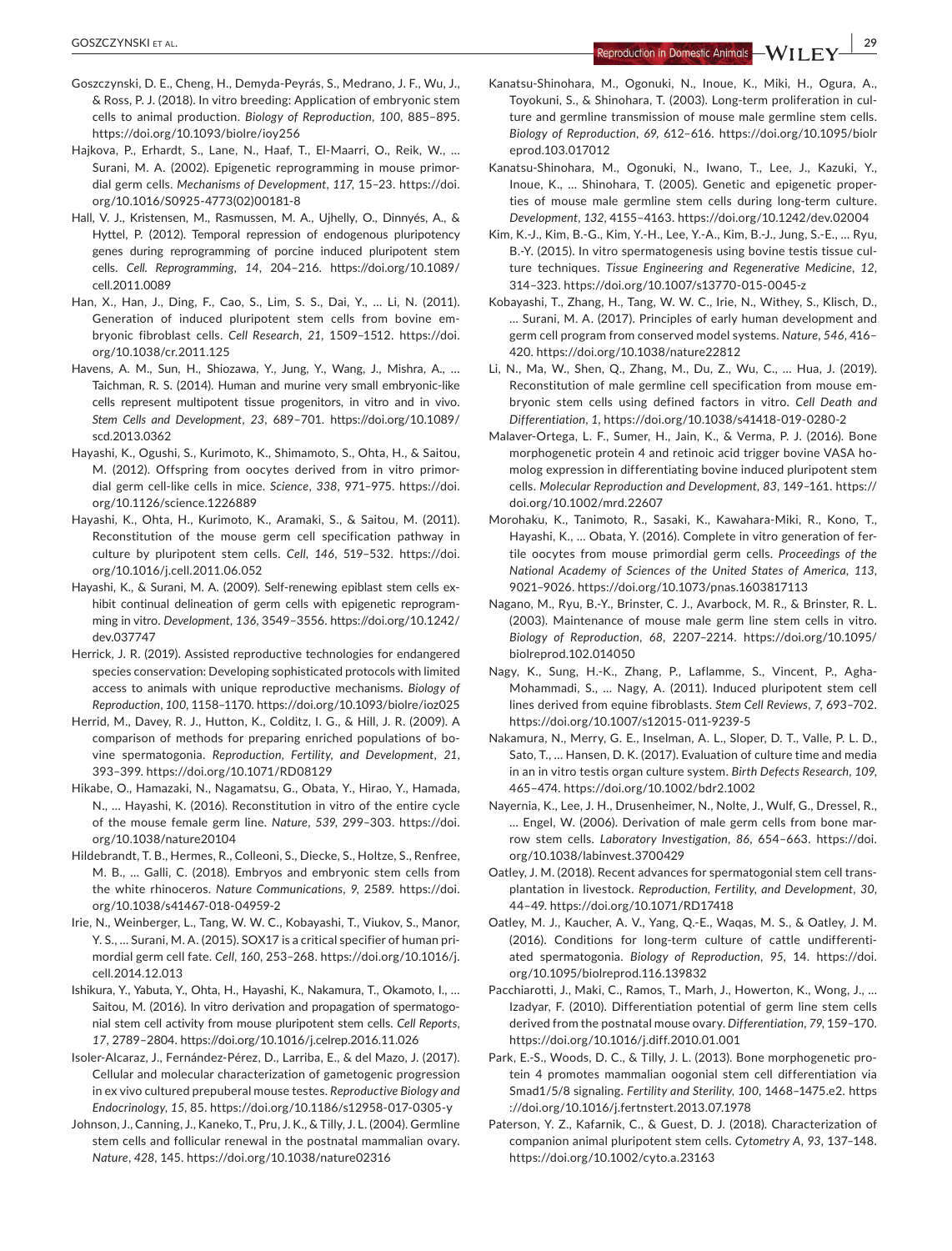**1 FY Reproduction in Domestic Animals** 

- Penfold, L. M., Powell, D., Traylor‐Holzer, K., & Asa, C. S. (2014). "Use it or lose it": Characterization, implications, and mitigation of female infertility in captive wildlife. *Zoo Biology*, 33, 20-28. https://doi. org/10.1002/zoo.21104
- Ramaswamy, K., Yik, W. Y., Wang, X.‐M., Oliphant, E. N., Lu, W., Shibata, D., … Hacia, J. G. (2015). Derivation of induced pluripotent stem cells from orangutan skin fibroblasts. *BMC Research Notes*, *8*, 577. https :// doi.org/10.1186/s13104‐015‐1567‐0
- Sadri‐Ardekani, H., Mizrak, S. C., van Daalen, S. K. M., Korver, C. M., Roepers‐Gajadien, H. L., Koruji, M., … van Pelt, A. M. M. (2009). Propagation of human spermatogonial stem cells in vitro. *JAMA*, *302*, 2127–2134. https ://doi.org/10.1001/jama.2009.1689
- Sahare, M. G., Suyatno, I., & Imai, H. (2018). Recent advances of in vitro culture systems for spermatogonial stem cells in mammals. Reproductive Medicine and Biology, 17, 134-142. https://doi. org/10.1002/rmb2.12087
- Sanjo, H., Komeya, M., Sato, T., Abe, T., Katagiri, K., Yamanaka, H., … Ogawa, T. (2018). In vitro mouse spermatogenesis with an organ cul‐ ture method in chemically defined medium. *PLoS ONE*, *13*, e0192884. https://doi.org/10.1371/journal.pone.0192884
- Sartori, C., DiDomenico, A. I., Thomson, A. J., Milne, E., Lillico, S. G., Burdon, T. G., & Whitelaw, C. B. A. (2012). Ovine‐induced pluripotent stem cells can contribute to chimeric lambs. *Cell. Reprogramming*, *14*, 8–19. https ://doi.org/10.1089/cell.2011.0050
- Sasaki, K., Yokobayashi, S., Nakamura, T., Okamoto, I., Yabuta, Y., Kurimoto, K., … Saitou, M. (2015). Robust in vitro induction of human germ cell fate from pluripotent stem cells. *Cell Stem Cell*, *17*, 178–194. https ://doi.org/10.1016/j.stem.2015.06.014
- Sato, T., Katagiri, K., Gohbara, A., Inoue, K., Ogonuki, N., Ogura, A., … Ogawa, T. (2011). In vitro production of functional sperm in cul‐ tured neonatal mouse testes. Nature, 471, 504-507. https://doi. org/10.1038/nature09850
- Segunda, M. N., Bahamonde, J., Muñoz, I., Sepulveda, S., Cortez, J., De los Reyes, M., … Peralta, O. A. (2019). Sertoli cell‐mediated differen‐ tiation of bovine fetal mesenchymal stem cells into germ cell lineage using an in vitro co‐culture system. *Theriogenology*, *130*, 8–18. https ://doi.org/10.1016/j.theriogenology.2019.02.034
- Shah, S. M., Singla, S. K., Palta, P., Manik, R. S., & Chauhan, M. S. (2017). Retinoic acid induces differentiation of buffalo (*Bubalus bubalis*) embryonic stem cells into germ cells. *Gene*, *631*, 54–67. https ://doi. org/10.1016/j.gene.2017.07.041
- Shaikh, A., Anand, S., Kapoor, S., Ganguly, R., & Bhartiya, D. (2017). Mouse bone marrow VSELs exhibit differentiation into three em‐ bryonic germ lineages and germ & hematopoietic cells in culture. *Stem Cell Reviews and Reports*, *13*, 202–216. https ://doi.org/10.1007/ s12015‐016‐9714‐0
- Silvestris, E., Cafforio, P., D'Oronzo, S., Felici, C., Silvestris, F., & Loverro, G. (2018). In vitro differentiation of human oocyte‐like cells from oo‐ gonial stem cells: Single‐cell isolation and molecular characterization. *Human Reproduction*, *33*, 464–473. https ://doi.org/10.1093/humre p/dex377
- Soto, D. A., & Ross, P. J. (2016). Pluripotent stem cells and livestock ge‐ netic engineering. *Transgenic Research*, 25, 289-306. https://doi. org/10.1007/s11248‐016‐9929‐5
- Sriraman, K., Bhartiya, D., Anand, S., & Bhutda, S. (2015). Mouse ovar‐ ian very small embryonic‐like stem cells resist chemotherapy and retain ability to initiate oocyte‐specific differentiation. *Reproductive Sciences*, *22*, 884–903. https ://doi.org/10.1177/19337 19115 576727
- Suszynska, M., Ratajczak, M. Z., & Ratajczak, J. (2016). Very Small Embryonic Like Stem Cells (VSELs) and Their Hematopoietic Specification. In H. Ulrich, & P. Davidson Negraes (Eds.), *Working with Stem Cells* (pp. 97–110). Cham: Springer International Publishing. https ://doi.org/10.1007/978‐3‐319‐30582‐0\_6
- Swanson, W. F., Johnson, W. E., Cambre, R. C., Citino, S. B., Quigley, K. B., Brousset, D. M., … Wildt, D. E. (2003). Reproductive status of

endemic felid species in Latin American zoos and implications for ex situ conservation. *Zoo Biology*, *22*, 421–441. https ://doi.org/10.1002/ zoo.10093

- Takahashi, K., & Yamanaka, S. (2006). Induction of pluripotent stem cells from mouse embryonic and adult fibroblast cultures by defined fac‐ tors. *Cell*, *126*, 663–676. https ://doi.org/10.1016/j.cell.2006.07.024
- Tegelenbosch, R. A., & de Rooij, D. G. (1993). A quantitative study of spermatogonial multiplication and stem cell renewal in the C3H/101 F1 hybrid mouse. Mutation Research, 290, 193-200. https://doi. org/10.1016/0027‐5107(93)90159‐D
- Thomson, J. A., Itskovitz‐Eldor, J., Shapiro, S. S., Waknitz, M. A., Swiergiel, J. J., Marshall, V. S., & Jones, J. M. (1998). Embryonic stem cell lines derived from human blastocysts. *Science*, *282*, 1145–1147. https :// doi.org/10.1126/science.282.5391.1145
- Thomson, J. A., Kalishman, J., Golos, T. G., Durning, M., Harris, C. P., Becker, R. A., & Hearn, J. P. (1995). Isolation of a primate embryonic stem cell line. *Proceedings of the National Academy of Sciences of the United States of America*, *92*, 7844–7848. https ://doi.org/10.1073/ pnas.92.17.7844
- Tsantarliotou, M. P., Kokolis, N. A., & Smokovitis, A. (2008). Melatonin administration increased plasminogen activator activity in ram sper‐ matozoa. *Theriogenology*, *69*, 458–465. https ://doi.org/10.1016/j. theriogenology.2007.10.015
- Vaags, A. K., Rosic‐Kablar, S., Gartley, C. J., Zheng, Y. Z., Chesney, A., Villagómez, D. A. F., … Hough, M. R. (2009). Derivation and char‐ acterization of canine embryonic stem cell lines with in vitro and in vivo differentiation potential. Stem Cells, 27, 329-340. https://doi. org/10.1634/stemcells.2008-0433
- Wang, H. N., Xiang, J. Z., Zhang, W., Li, J. H., Wei, Q. Q., Zhong, L., … Han, J. Y. (2016). Induction of germ cell‐like cells from porcine induced plu‐ ripotent stem cells. *Scientific Reports*, *6*(1), https ://doi.org/10.1038/ srep27256
- White, Y. A. R., Woods, D. C., Takai, Y., Ishihara, O., Seki, H., & Tilly, J. L. (2012). Oocyte formation by mitotically active germ cells purified from ovaries of reproductive‐age women. *Nature Medicine*, *18*, 413– 421. https ://doi.org/10.1038/nm.2669
- Yamashiro, C., Sasaki, K., Yabuta, Y., Kojima, Y., Nakamura, T., Okamoto, I., … Saitou, M. (2018). Generation of human oogonia from induced pluripotent stem cells in vitro. *Science*, 362, 356-360. https://doi. org/10.1126/scien ce.aat1674
- Yang, J., Ryan, D. J., Wang, W., Tsang, J.‐C.‐H., Lan, G., Masaki, H., … Liu, P. (2017). Establishment of mouse expanded potential stem cells. *Nature*, 550, 393-397. https://doi.org/10.1038/nature24052
- Yang, S., Ping, P., Ma, M., Li, P., Tian, R., Yang, H., … He, Z. (2014). Generation of haploid spermatids with fertilization and develop‐ ment capacity from human spermatogonial stem cells of cryptorchid patients. *Stem Cell Reports*, *3*, 663–675. https ://doi.org/10.1016/j. stemcr.2014.08.004
- Zarate‐Garcia, L., Lane, S. I. R., Merriman, J. A., & Jones, K. T. (2016). FACS‐sorted putative oogonial stem cells from the ovary are neither DDX4‐positive nor germ cells. *Scientific Reports*, *6*, 27991. https :// doi.org/10.1038/srep27991
- Zhang, H., Panula, S., Petropoulos, S., Edsgärd, D., Busayavalasa, K., Liu, L., … Liu, K. (2015). Adult human and mouse ovaries lack DDX4‐ex‐ pressing functional oogonial stem cells. *Nature Medicine*, *21*, 1116– 1118. https ://doi.org/10.1038/nm.3775
- Zhang, P., Chen, X., Zheng, Y., Zhu, J., Qin, Y., Lv, Y., & Zeng, W. (2017). Long‐term propagation of porcine undifferentiated spermatogonia. *Stem Cells and Development*, *26*, 1121–1131. https ://doi.org/10.1089/ scd.2017.0018
- Zhang, Y.‐L., Li, P.‐Z., Pang, J., Wan, Y.‐J., Zhang, G.‐M., Fan, Y.‐X., … Wang, F. (2019). Induction of goat bone marrow mesenchymal stem cells into putative male germ cells using mRNA for STRA8, BOULE and DAZL. *Cytotechnology*, *71*, 563–572. https ://doi.org/10.1007/ s10616‐019‐00304‐7